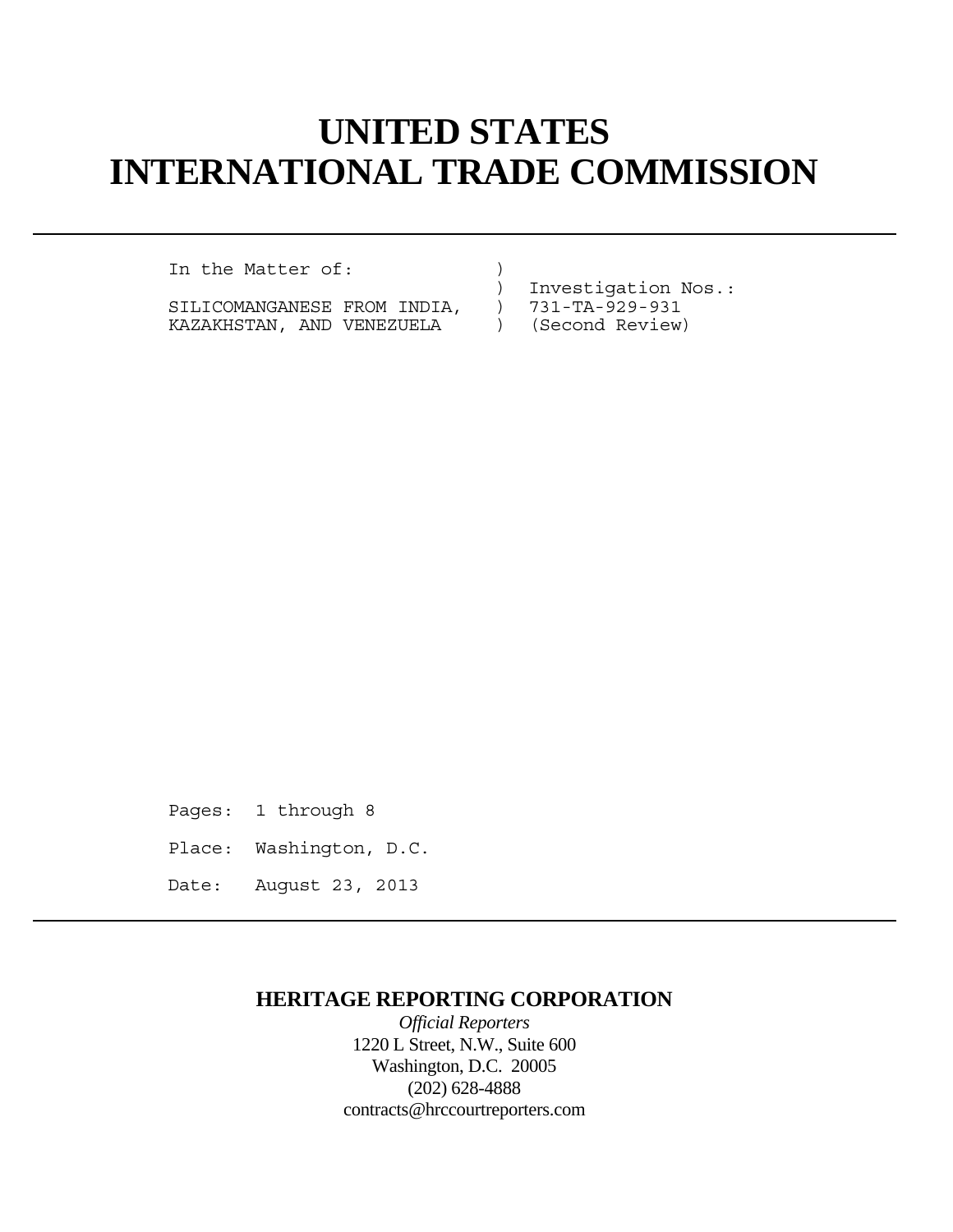### THE UNITED STATES INTERNATIONAL TRADE COMMISSION

| In the Matter of:      |                     |
|------------------------|---------------------|
|                        | Investigation Nos.: |
| SILICOMANGANESE FROM   | 731-TA-929-931      |
| INDIA, KAZAKHSTAN, AND | (Second Review)     |
| VENEZUELA              |                     |

 Friday, August 23, 2013

 Room 101 U.S. International Trade Commission 500 E Street, S.W. Washington, D.C.

 The meeting commenced, pursuant to Notice, at 11:00 a.m., before the Commissioners of the United States International Trade Commission, the Honorable IRVING A. WILLIAMSON, Chairman, presiding.

APPEARANCES:

On Behalf of the International Trade Commission:

Commissioners:

 IRVING A. WILLIAMSON, CHAIRMAN DANIEL R. PEARSON, COMMISSIONER SHARA L. ARANOFF, COMMISSIONER (Via Telephone) DEAN A. PINKERT, COMMISSIONER DAVID S. JOHANSON, COMMISSIONER (Via Telephone) MEREDITH M. BROADBENT, COMMISSIONER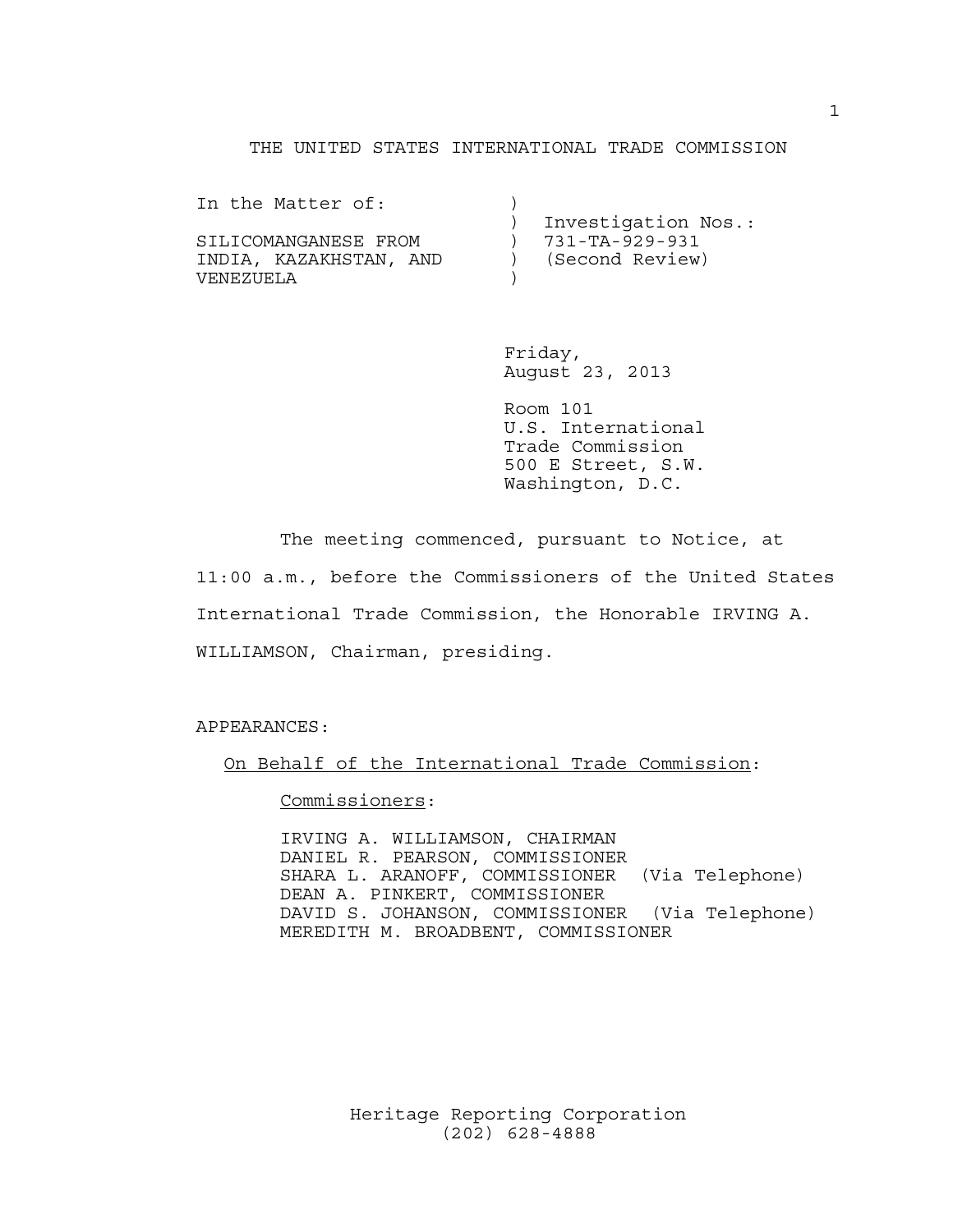APPEARANCES: (Cont'd.)

Staff:

 BILL BISHOP, SUPERVISORY HEARINGS AND INFORMATION OFFICER SHARON BELLAMY, HEARINGS AND MEETINGS ASSISTANT ANGELA NEWELL, INVESTIGATOR GERALD HOUCK, INTERNATIONAL TRADE ANALYST SAMANTHA DAY, ECONOMIST JUSTIN JEE, ACCOUNTANT/AUDITOR RHONDA HUGHES, ATTORNEY-ADVISOR JAMES McCLURE, SUPERVISORY INVESTIGATOR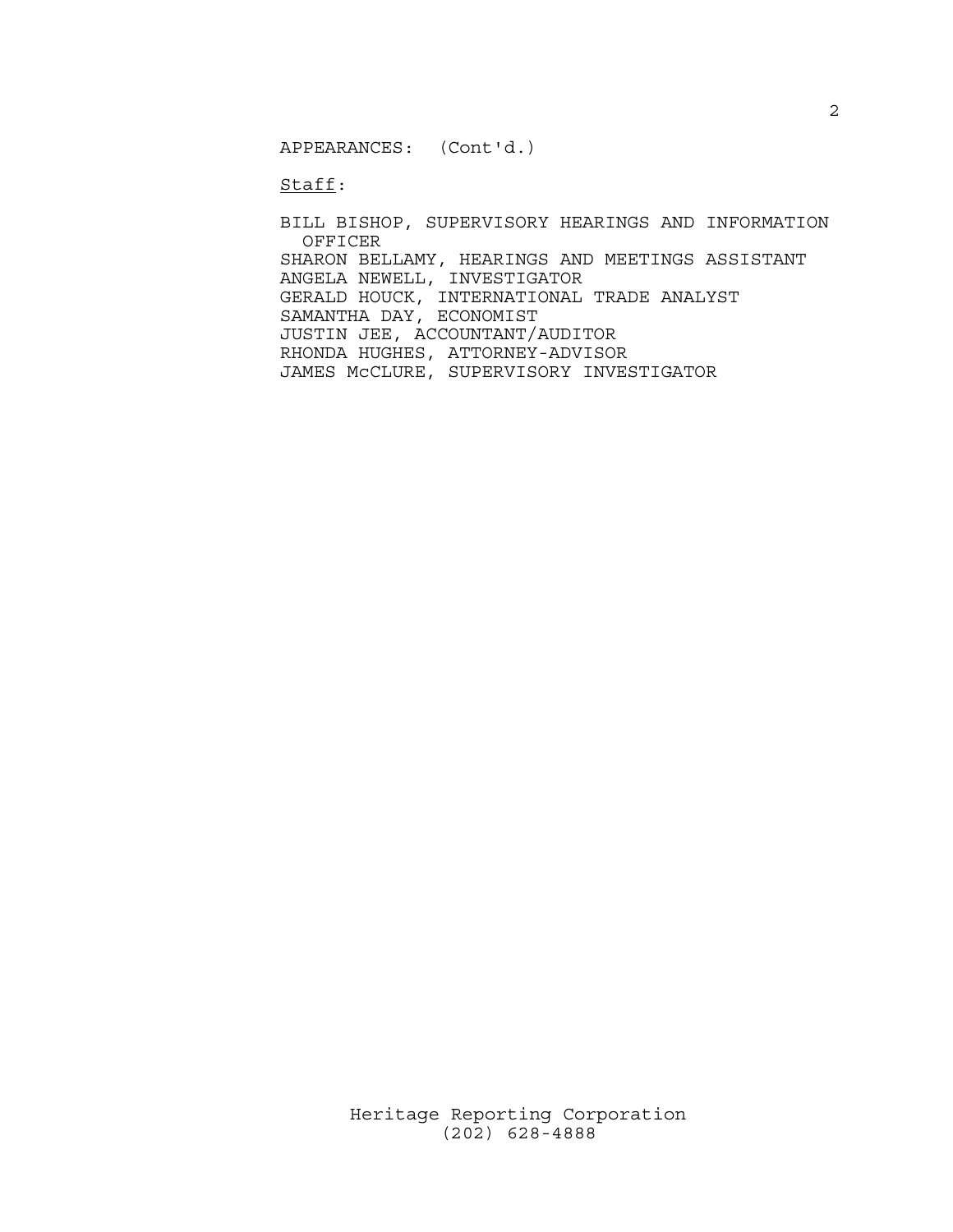# I N D E X

## en de la provincia de la provincia de la provincia de la provincia de la provincia de la provincia de la provi<br>Para la provincia de la provincia de la provincia de la provincia de la provincia de la provincia de la provin

| Agenda For Future Meeting: None                                                                                 |   |
|-----------------------------------------------------------------------------------------------------------------|---|
| Minutes:<br>None                                                                                                |   |
| Ratification List:<br>None                                                                                      |   |
| Vote In Inv. Nos. 731-TA-929-931 (Second Review),<br>(Silicomanganese From India, Kazakhstan, and<br>Venezuela) | 4 |
| Outstanding Action Jackets: None                                                                                |   |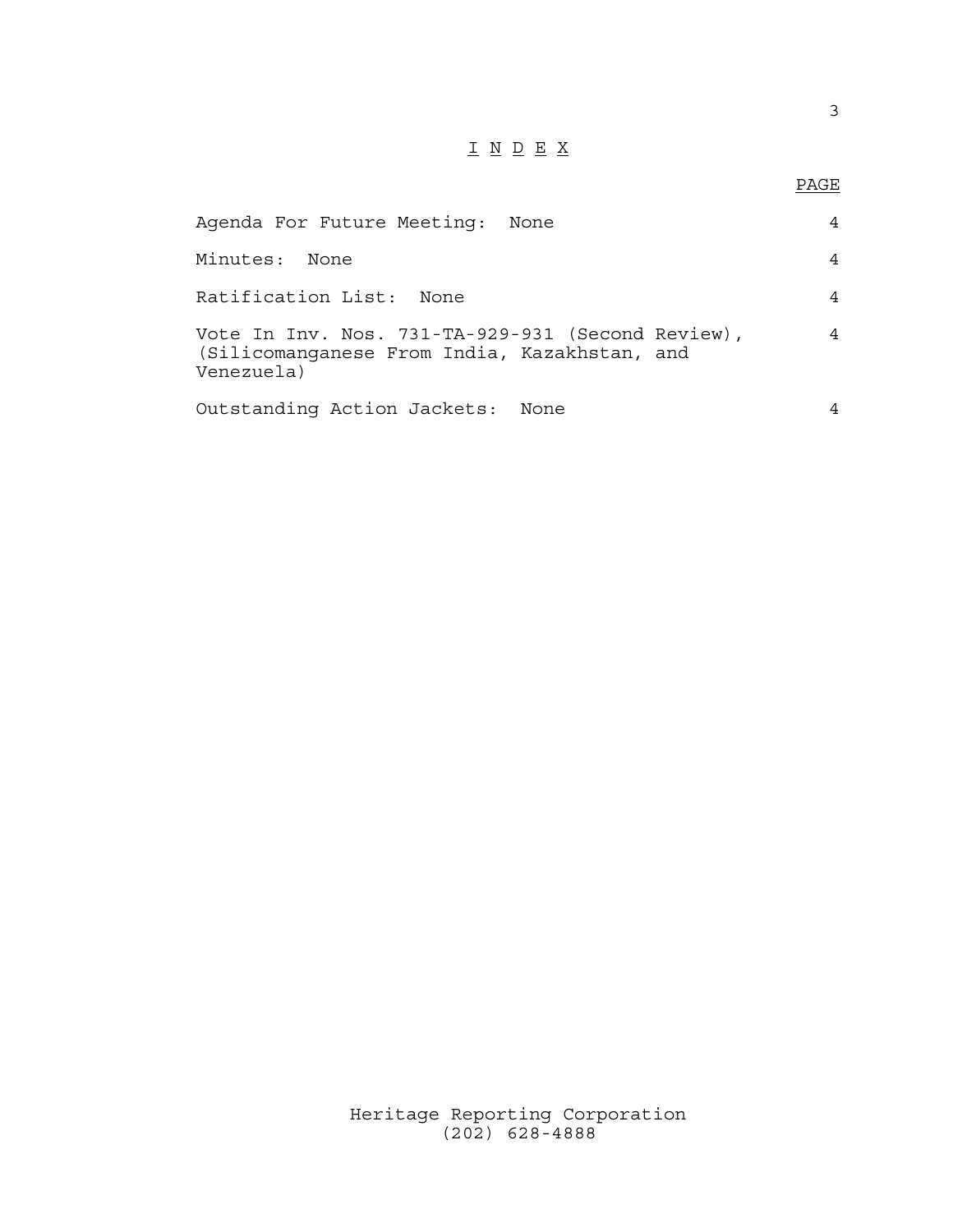| 1  | $\underline{P} \underline{R} \underline{O} \underline{C} \underline{E} \underline{E} \underline{D} \underline{I} \underline{N} \underline{G} \underline{S}$ |
|----|-------------------------------------------------------------------------------------------------------------------------------------------------------------|
| 2  | (11:00 a.m.)                                                                                                                                                |
| 3  | CHAIRMAN WILLIAMSON: Good morning. This                                                                                                                     |
| 4  | meeting of the U.S. International Trade Commission                                                                                                          |
| 5  | will now come to order.                                                                                                                                     |
| 6  | Welcome to Commissioners Aranoff and                                                                                                                        |
| 7  | Johanson, who are participating by telephone.                                                                                                               |
| 8  | COMMISSIONER ARANOFF: Good morning.                                                                                                                         |
| 9  | COMMISSIONER JOHANSON: Good morning.                                                                                                                        |
| 10 | CHAIRMAN WILLIAMSON: I understand that                                                                                                                      |
| 11 | there are no agendas for future meetings, minutes,                                                                                                          |
| 12 | ratification lists or outstanding action jackets to                                                                                                         |
| 13 | consider.                                                                                                                                                   |
| 14 | Next we turn to the vote in Investigations                                                                                                                  |
| 15 | No. 731-TA-929-931 (Second Review) (Silicomanganese                                                                                                         |
| 16 | From India, Kazakhstan, and Venezuela).                                                                                                                     |
| 17 | Welcome to Mr. McClure and the staff who                                                                                                                    |
| 18 | participated in these investigations.                                                                                                                       |
| 19 | Are there any questions for the staff?                                                                                                                      |
| 20 | (No response.)                                                                                                                                              |
| 21 | CHAIRMAN WILLIAMSON: Are there any                                                                                                                          |
| 22 | additions or corrections to the staff report?                                                                                                               |
| 23 | MR. McCLURE: Jim McClure, Office of                                                                                                                         |
| 24 | Investigations. Mr. President -- Mr. President?                                                                                                             |
| 25 | Well, that was an --                                                                                                                                        |
|    |                                                                                                                                                             |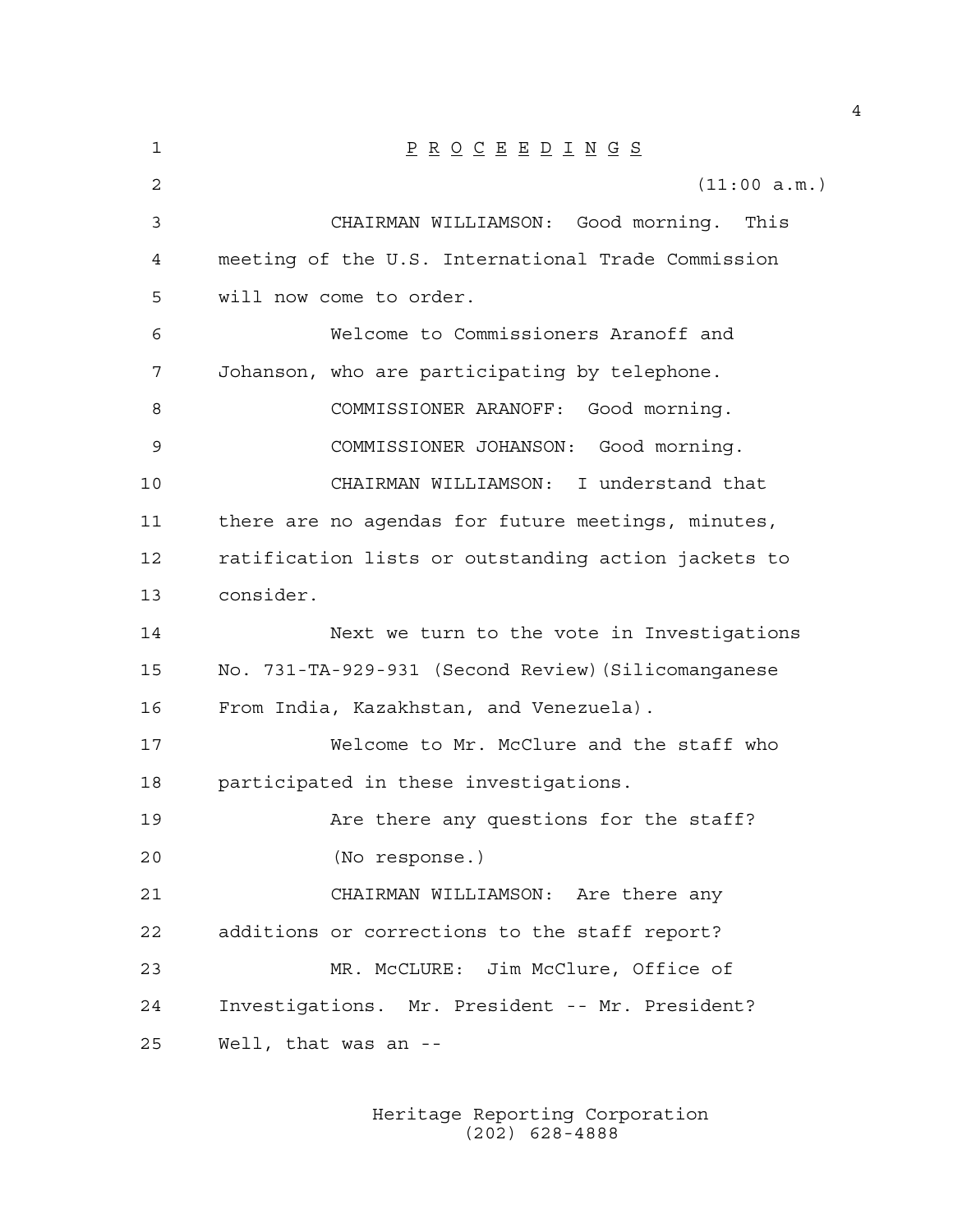1 CHAIRMAN WILLIAMSON: Thank you.

2 (Laughter.)

3 MR. McCLURE: You didn't get the memo? The 4 report may be approved as submitted.

5 And before I send it back to you, on a 6 personal note, I believe this is the last time I'm 7 going to be sitting here when Commissioner Pearson is 8 going to be up there casting a vote, so may I say 9 thank you for your support of staff and actually your 10 staff's support of the Commission staff.

11 I'd like to thank you for the intellectual 12 rigor you bring to these investigations and finally 13 and most importantly for your wonderful and sometimes 14 very interesting sense of humor.

15 CHAIRMAN WILLIAMSON: Okay. Thank you.

16 COMMISSIONER PEARSON: Allow me to say thank 17 you for those generous comments.

18 CHAIRMAN WILLIAMSON: Okay. Good. Is there 19 any objection to approval of the staff report?

20 (No response.)

21 CHAIRMAN WILLIAMSON: Hearing none, it is 22 approved.

23 Mr. Secretary, will you please call the 24 roll?

25 MR. BISHOP: Commissioner Williamson?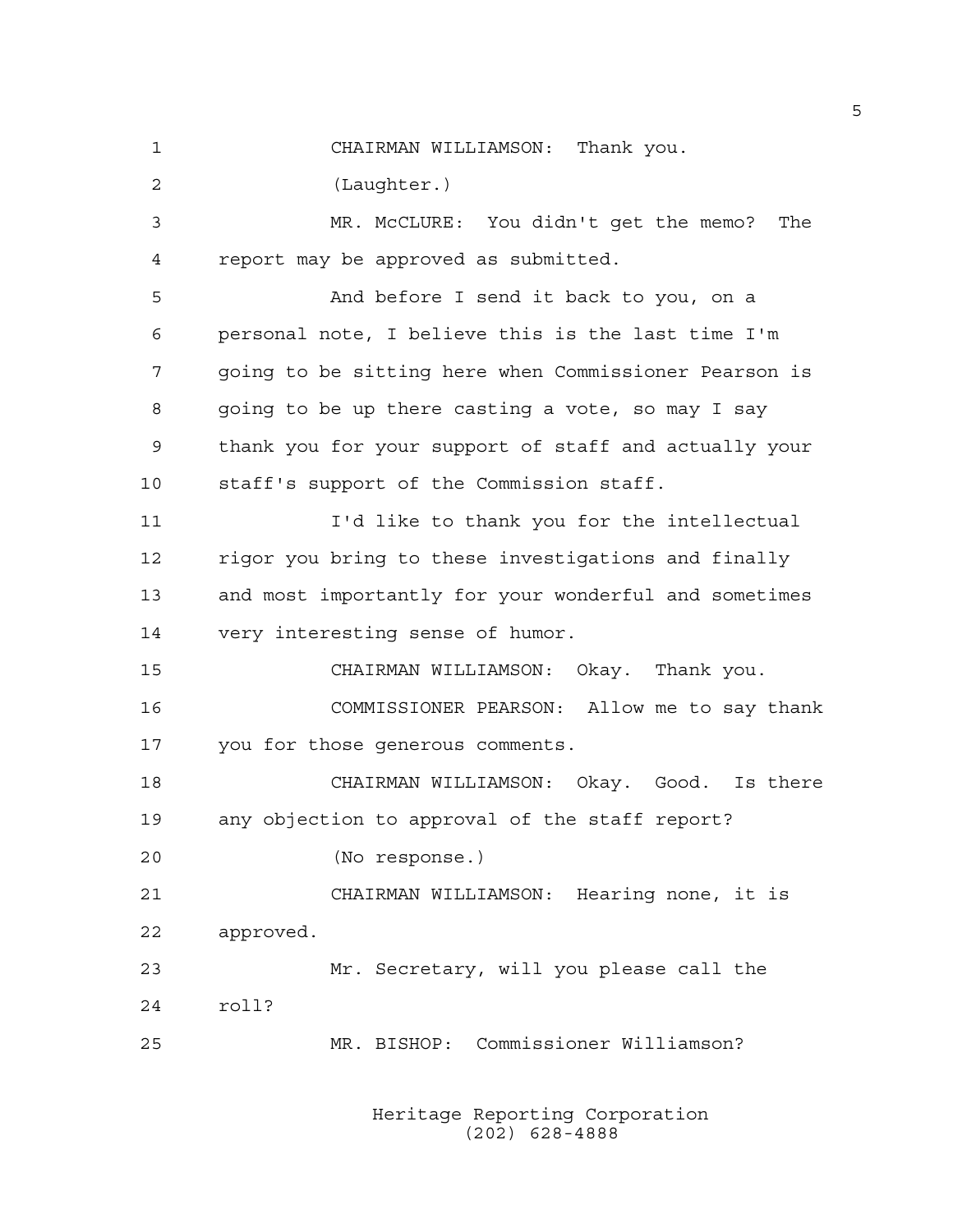1 CHAIRMAN WILLIAMSON: I vote in the 2 affirmative. 3 MR. BISHOP: Commissioner Aranoff? 4 COMMISSIONER ARANOFF: I vote in the 5 affirmative. 6 MR. BISHOP: Commissioner Pearson? 7 COMMISSIONER PEARSON: I vote in the 8 affirmative with respect to subject imports from 9 Kazakhstan and India and in the negative with respect 10 to subject imports from Venezuela. 11 MR. BISHOP: Commissioner Broadbent? 12 COMMISSIONER BROADBENT: I vote in the 13 affirmative with respect to the three countries. 14 MR. BISHOP: Commissioner Johanson? 15 COMMISSIONER JOHANSON: I vote in the 16 affirmative. 17 MR. BISHOP: Commissioner Pinkert? 18 COMMISSIONER PINKERT: I vote in the 19 affirmative. 20 MR. BISHOP: Mr. Chairman, the Commission 21 has reached affirmative determinations. 22 CHAIRMAN WILLIAMSON: Thank you, Mr. 23 Secretary. 24 Further information regarding these 25 determinations will be in the press release. The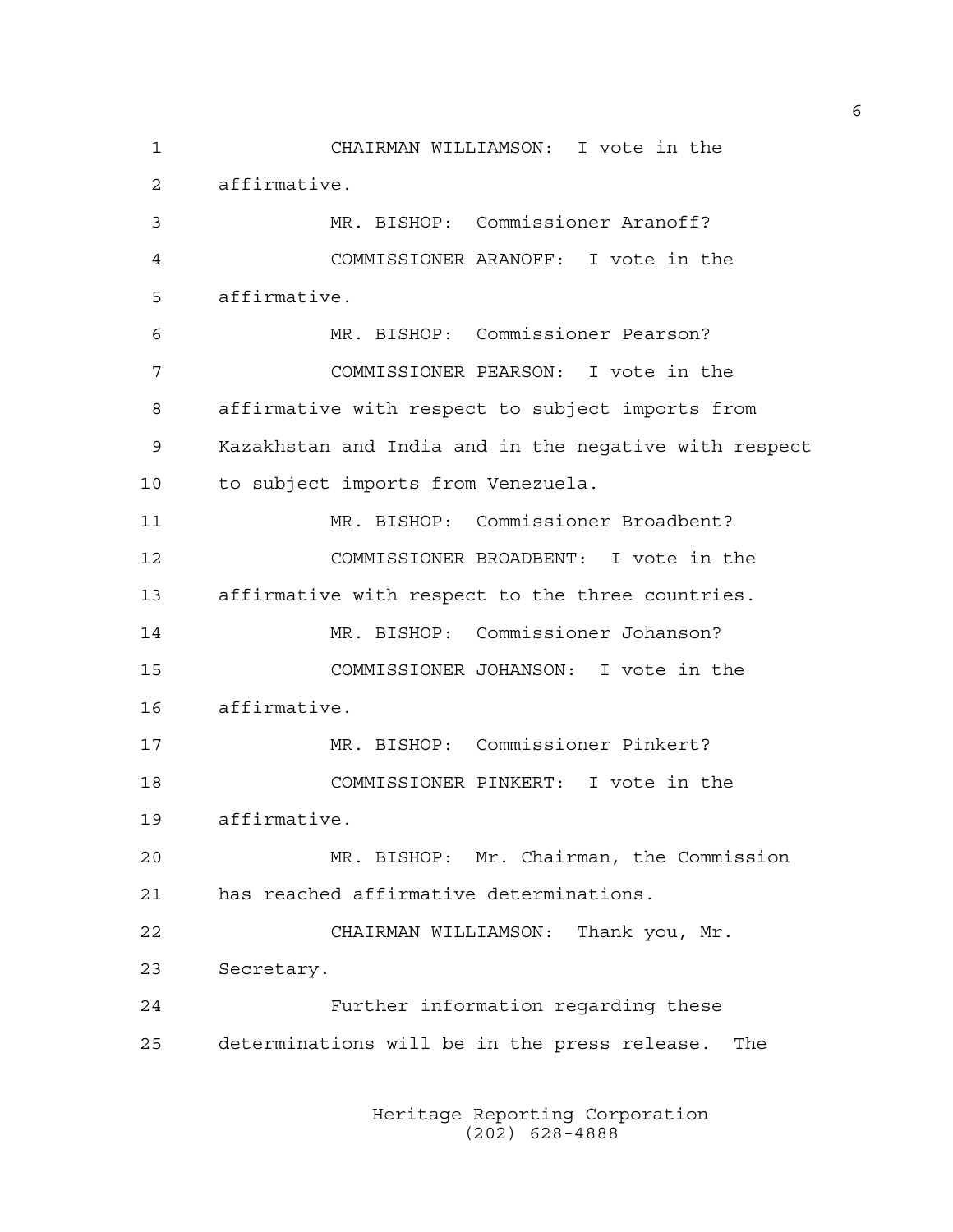| 1              | Commission currently is scheduled to complete and file |
|----------------|--------------------------------------------------------|
| 2              | its views on or before September 12, 2013.             |
| $\mathfrak{Z}$ | Thank you to all the staff who participated            |
| 4              | in these investigations.                               |
| 5              | Seeing that there is no other business                 |
| 6              | before the Commission, this meeting is adjourned.      |
| 7              | (Whereupon, at 11:03 a.m., the Commission              |
| 8              | meeting in the above-entitled matter was concluded.)   |
| 9              | $\frac{1}{2}$                                          |
| $10$           | //                                                     |
| 11             | $\frac{1}{2}$                                          |
| 12             | $\frac{1}{2}$                                          |
| 13             | $\frac{1}{2}$                                          |
| 14             | $\frac{1}{2}$                                          |
| 15             | $\frac{1}{2}$                                          |
| 16             | $\frac{1}{2}$                                          |
| 17             | $\frac{1}{2}$                                          |
| 18             | $\frac{1}{2}$                                          |
| 19             | //                                                     |
| 20             | //                                                     |
| 21             | $\frac{1}{2}$                                          |
| 22             | $\frac{1}{2}$                                          |
| 23             | $\frac{1}{2}$                                          |
| 24             | $\frac{1}{2}$                                          |
| 25             | $\frac{\sqrt{2}}{2}$                                   |